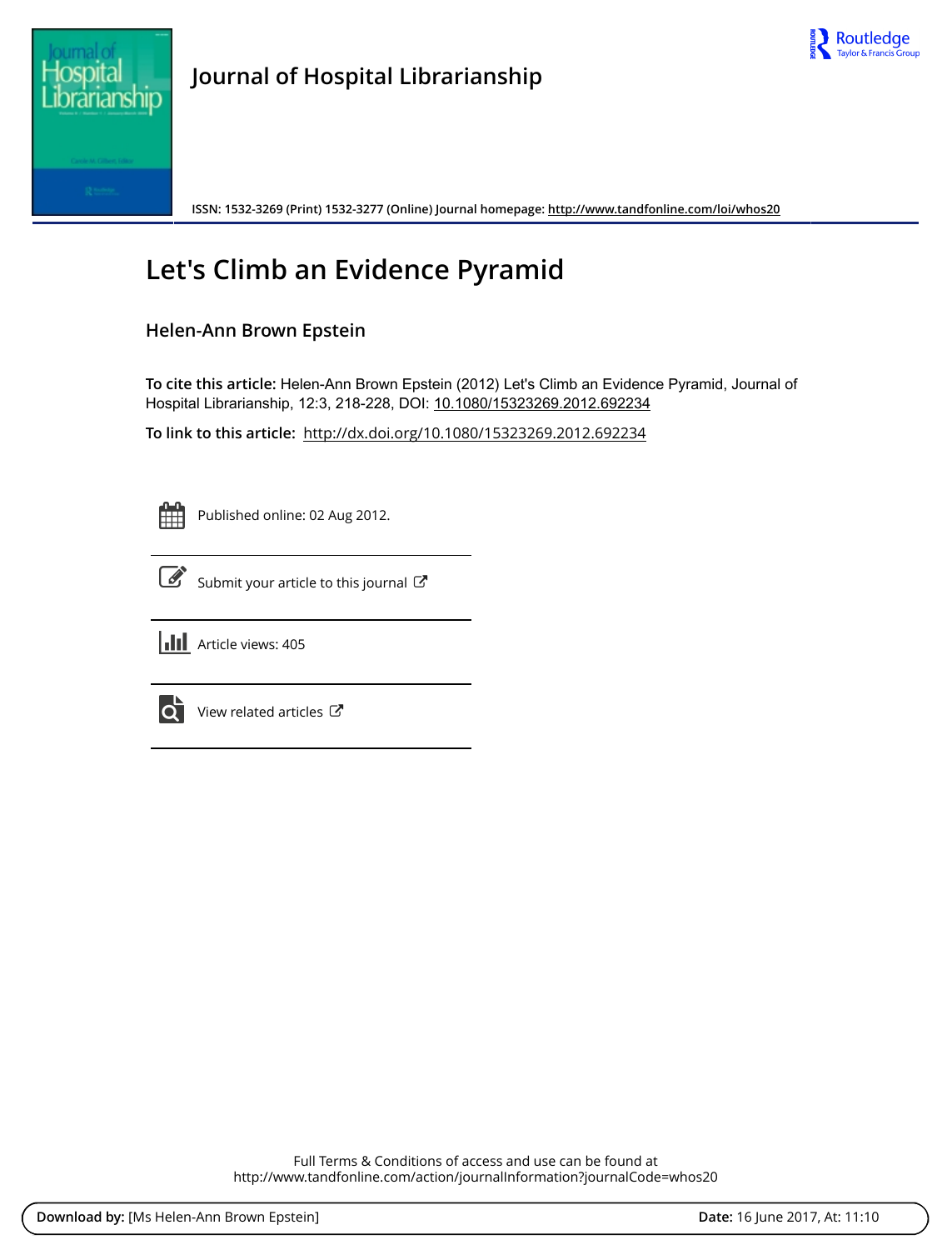

## **Let's Climb an Evidence Pyramid**

HELEN-ANN BROWN EPSTEIN

*Samuel J. Wood Library/C. V. Starr Biomedical Information Center, Weill Cornell Medical College, New York, New York, USA*

*Hospital librarians seek information in an evidence-based way. After formulating a searchable, answerable foreground question, they seek literature as high as possible on an evidence pyramid of study types or publication types. The 6S pyramid of study types is the one most climbed today: studies (randomized, cohort, case-control) to synopses of studies to syntheses to synopses of syntheses to summaries to systems at the peak. For publication types, the pyramid with systematic reviews at its summit is preferred.*

*KEYWORDS cohort studies, evidence-based practice, evidence pyramids, literature searching, randomized controlled trials, systematic reviews*

#### INTRODUCTION

Hospital librarians seek information in an evidence-based way. They assess the situation by reading and listening carefully. They ask background questions to fill in knowledge gaps. They construct a searchable question that features a particular problem, population or patient, an intervention perhaps compared with a placebo, gold standard, or benchmark, and an outcome. They acquire evidence to answer a question. They appraise or quality filter this literature looking at validity, statistical significance of the data, and application to the patients and then recommend or supply the literature to our users for clinical care. They also apply this method to our practice of evidence-based librarianship (EBLIP). An important paper by Jonathan Eldredge will guide librarians in their practice (1).

Received 1 April 2012; accepted 6 April 2012.

Address correspondence to Helen-Ann Brown Epstein, Clinical Librarian, Samuel J. Wood Library*/*C. V. Starr Biomedical Information Center, Weill Cornell Medical College, 1300 York Avenue, New York, NY 10065, USA. E-mail: habrown@med.cornell.edu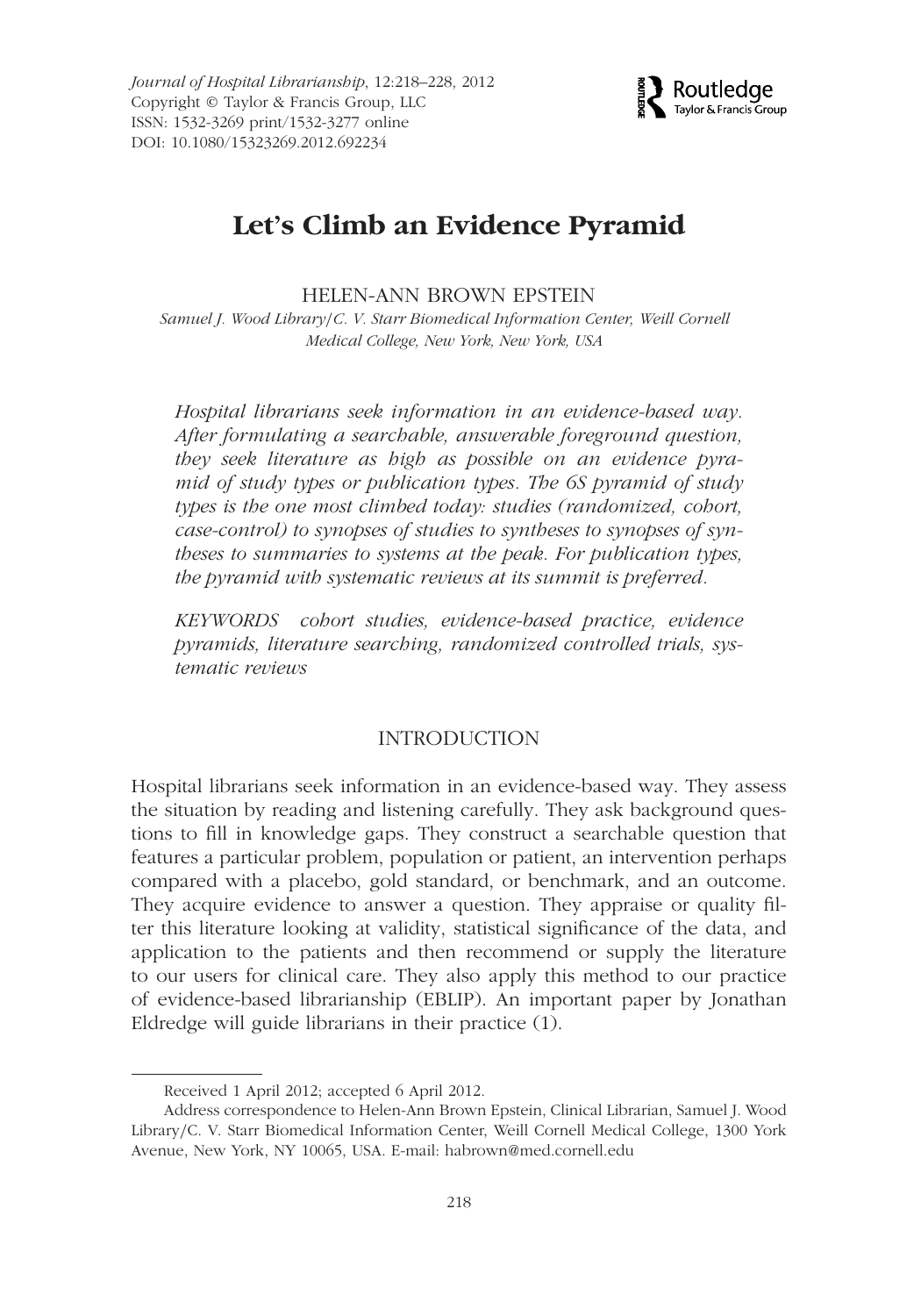*Evidence Pyramid* 219

The information librarians find from seeking information in an evidence-based way can be organized on evidence pyramids constructed by publication type or study type or a combination of publication and study types. The higher one climbs up a pyramid the better the chance for higher-quality evidence that has been summarized, synthesized, and analyzed. Librarians strive to move up an evidence pyramid as high as possible. The higher one climbs, the larger the opportunity to reliably predict outcomes. The higher the climb, the less chance of bias. This paper scales several evidence pyramids. Put on your hiking boots; let's go climbing!

#### USEFULNESS OF MEDICAL INFORMATION EQUATION

As librarians climb each of these pyramids, they should keep the usefulness of medical information equation in mind (2).

Usefulness = 
$$
\frac{\text{(relevance)}\text{(validity)}}{\text{(work)}}
$$

Librarians seek to look for literature that has high relevance to everyday practice, multiplied by highly valid correct methodology over the amount of work taken to find the literature. Ideally one wants a high usefulness equation—high validity multiplied by high relevancy divided by little work. The higher one climbs up a study-type, publication-type, or combinationtype pyramid, the higher the usefulness equation because each tool uses more summary, more analysis; therefore, less work for the searcher.

#### 4S TO 5S TO 6S PYRAMID

The 4S pyramid has levels of studies, syntheses, synopses, and systems (3). The addition of the summaries level in between synopses and systems transformed the 4S pyramid into the 5S pyramid (4). The 5S pyramid transformed into the 6S pyramid (5). Another level was added and the pyramid was a bit rearranged. The searcher climbs up from studies to synopses of studies to syntheses to synopses of syntheses to summaries and finally to systems.

Before climbing the most currently used 6S pyramid, let's explore another 4-level pyramid. It appeared on Laika's MedLibLog (laikaspoetnik.wordpress.com) on March 20, 2010 (Figure 1).

Primary studies that can be found in databases such as PubMed, EMBASE, CINAHL, PsycINFO, and others anchor this pyramid. The second level is systematic reviews. They are further explained below as a level of the widely used 6S pyramid. The third level of this 4-level pyramid is synopses and syntheses. The Trip Database (http://tripdatabase.com) pulls from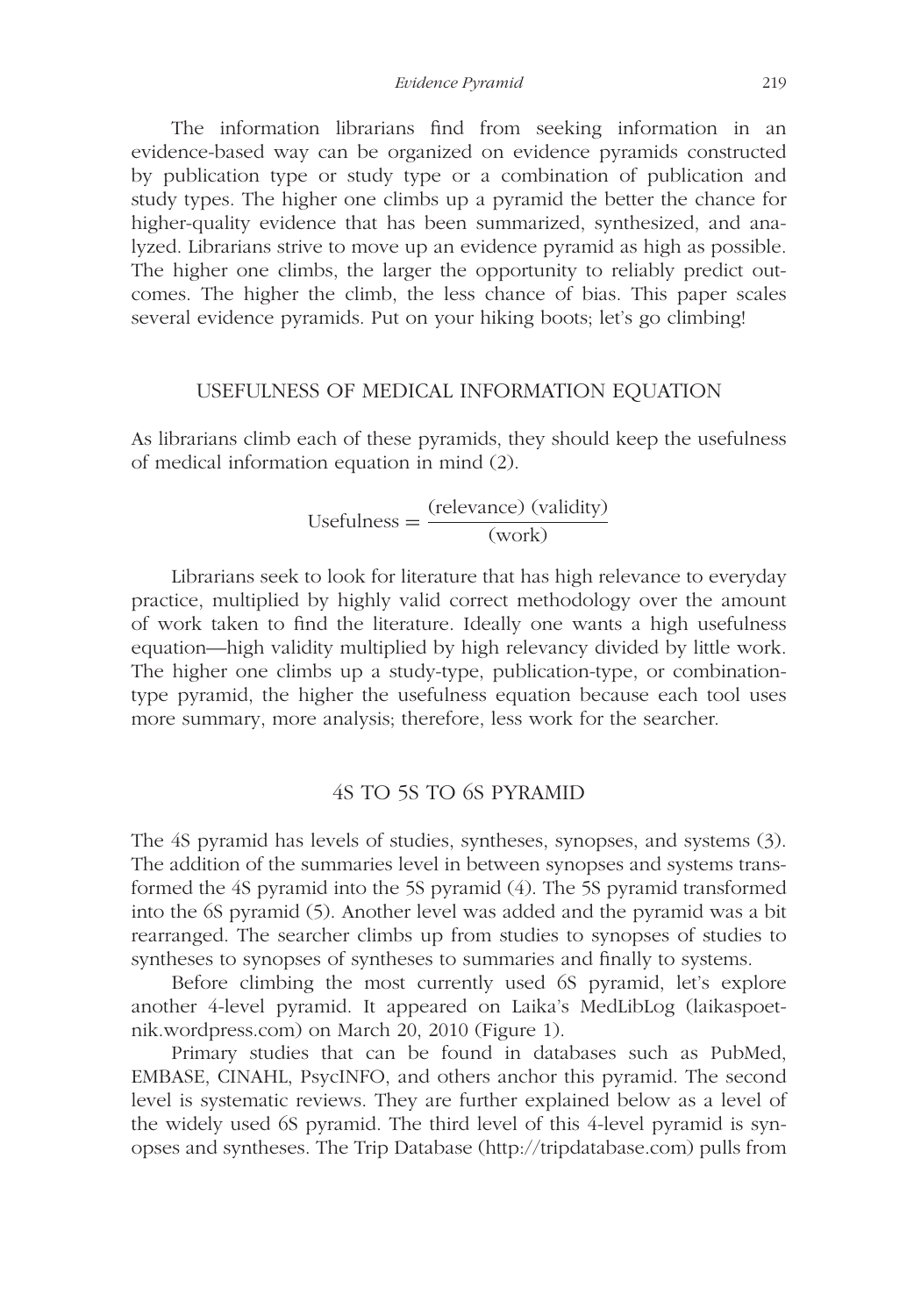

**FIGURE 1** Example of 4S pyramid. *Note*. Geaggregeerd is the Dutch word for aggregated (color figure available online).

resources that summarize, analyze, and integrate evidence-based medical information. Librarians will retrieve journal articles of single studies, trials, or systematic reviews. On Trip, one can also retrieve book chapters and clinical trials. Use this high-scoring medical information usefulness equation tool to fill in background or to move forward to answering searchable questions.

Another 4-level pyramid is mentioned within a slide presentation given to nurses and nursing students by Janet Schnall of the University of Washington Health Sciences Libraries (http://www.slideshare.net/nnlmpnr/ rml-rendezvous-evidence-based-nursing). It is constructed of different levels combining study type and publication type (Figure 2).

Background information or expert opinion found in a textbook or topic review is at the base of the pyramid. Find information in hardcopy or an electronic version of a textbook. Searchers can find collections of



**FIGURE 2** 4-level pyramid within Janet Schnall presentation. *Source*: University of Washington Health Sciences Library, Seattle, WA (color figure available online).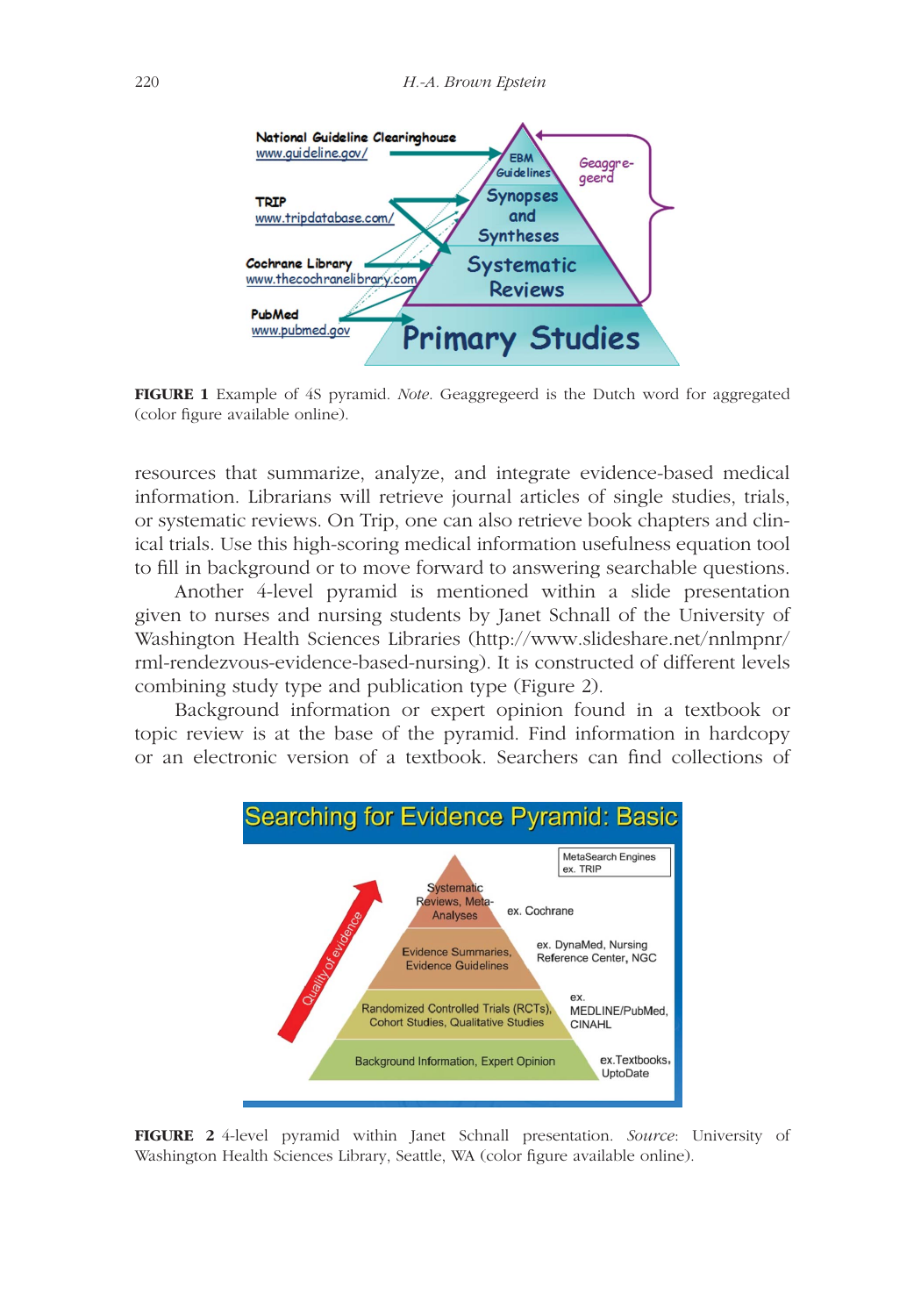books from McGraw Hill in the many "Access" families, MDConsult from Elsevier, STAT!Ref, a Teton Data Systems product, the National Center for Biotechnology Information (NCBI) Bookshelf, Books@Ovid, and eBook collections from EBSCOhost. The online textbook eMedicine (http://emedicine. medscape.com) is available from Medscape or the Trip Database (http:// tripdatabase.com). Expert opinions and recommendations, also on the base of this pyramid, can be found in topic reviews in a tool like UpToDate.

Moving from background information and expert opinion at the base, the searcher climbs to randomized controlled trials, cohort studies, and qualitative studies. These can be found searching online databases such as PubMed, other MEDLINE sources, EMBASE, CINAHL, PsycINFO, and others. Possible search strategies are explained below. Evidence summaries and guidelines are on the next highest level. Tools such as DynaMed, the Nursing Reference Center, or the Rehabilitation Reference Center from EBSCOhost are suggested for this level. DynaMED has over 3200 topic summaries. Many have recommendations and guidelines. Guidelines can also be found at the National Guideline Clearinghouse (NGC; http://guideline.gov).

At the peak of this 4-level pyramid that combines publication and study types are systematic reviews and meta-analyses. These can be found in online databases or the Cochrane Library of Systematic Reviews. More on the Cochrane Library below.

### 6S PYRAMID

The 6S pyramid (Figure 3) is now most widely used. At its base, studies are randomized controlled trials (RCTs) or nonrandomized controlled trials, such as cohort or case-control studies. RCTs can be found by searching through Clinical Queries in PubMed or selecting Randomized Controlled Trial from the list of article types filters, or adding the word random with truncation symbols to retrieve randomly, random, randomization, or randomisation. In EMBASE, randomized controlled trial is a limit under clinical trials. In CINAHL, use the term randomized controlled trials. In PsycINFO, use clinical trials with the word randomized.

As for the nonrandomized trials, cohort, and case-control studies, use cohort studies and case-control studies in PubMed. In EMBASE, search with cohort analysis and case-control study. Use prospective studies for cohort study in CINAHL. Like PubMed, in CINAHL, use case-control studies.

Using the 6S pyramid, the searcher climbs from studies to synopses of studies. Journals such as *ACP Journal Club*, *Evidence-Based Nursing*, *Evidence-Based Child Health*, or *Evidence-Based Ophthalmology* offer a snapshot of a quality paper. There is a structured abstract, significant summary charts or tables, and an invited expert commentary.

The next level is syntheses. Systematic reviews are at this level. Most librarians think immediately of the Cochrane Library of Systematic Reviews,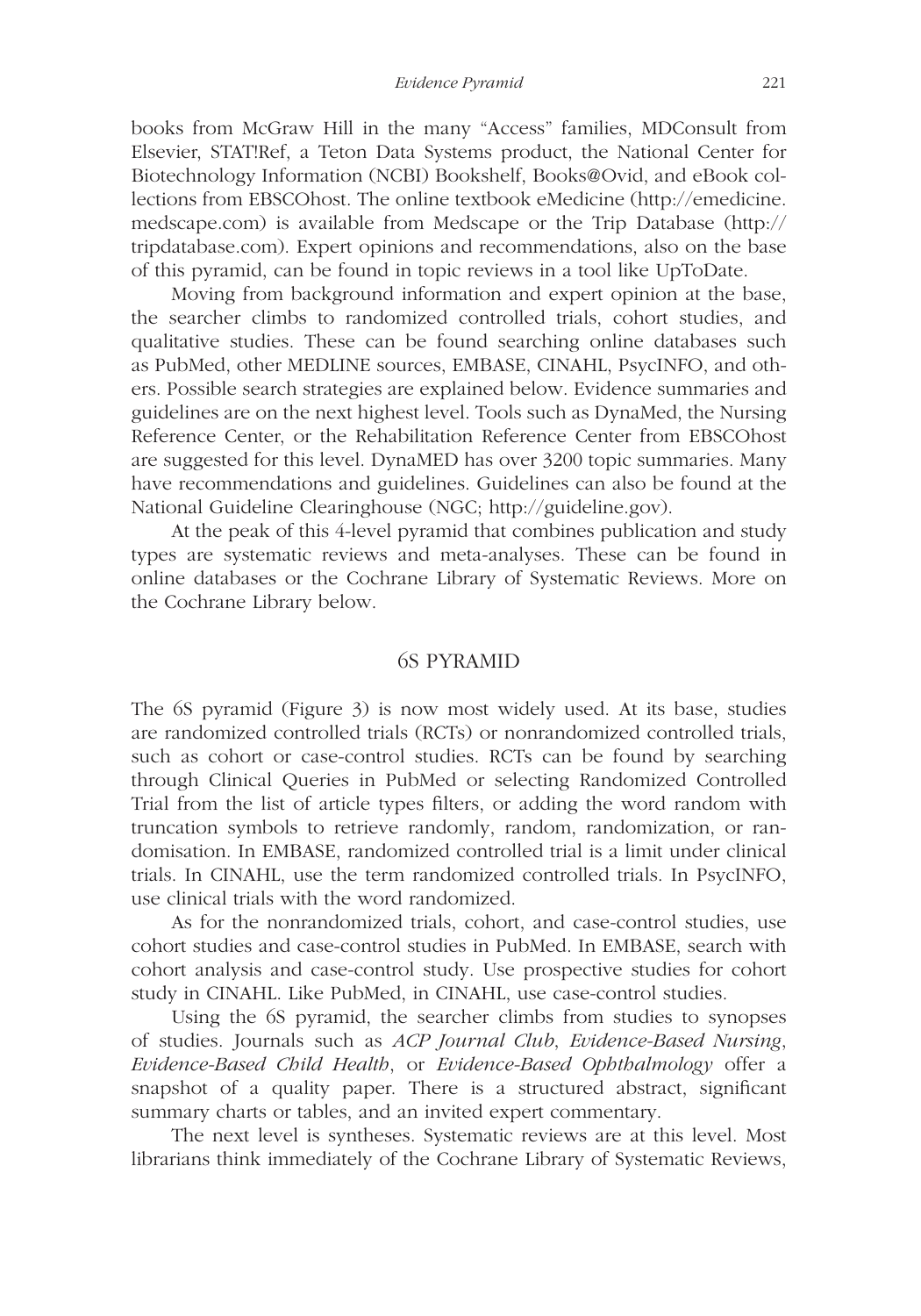



**FIGURE 3** 6S pyramid. *Source:* (5). Reproduced with permission from the BMJ Publishing Group.

but systematic reviews also appear in other information resources. DARE (Database of Abstracts of Reviews of Effects) has systematic reviews in a separate database within the Cochrane Library from the Cochrane Collaboration. They are not Cochrane Library systematic reviews. DARE records summarize a paper in a structured abstract with commentary and cover literature that centers on the effects of health care interventions and the delivery and organization of health services. DARE also includes reviews of the wider determinants of health such as housing, transport, and social care where these impact directly on health, or have the potential to impact health.

Systematic reviews of quantitative topics will probably have metaanalysis. The data from each original study are "recrunched" with special statistical software to synthesize the data to show relationships in a display such as scatter or forest plots (Figure 4).

The Campbell Collaboration (Campbellcollaboration.org*/*library.php) focuses on systematic reviews on more qualitative subjects such as education, crime and justice, and social welfare. Systematic reviews of qualitative research may contain meta-synthesis where findings are integrated or compared to create new interpretations and form generalizations.

Systematic reviews are reviews of randomized controlled trials plus other types of literature. Other types are found by extensive literature searching or handsearching to locate conference or symposia proceedings, position papers, or specialty abstracts.

Typically, a systematic review is composed of an abstract with a plain language summary. The Methods section reveals an exhaustive search strategy, inclusion and exclusion criteria in selecting literature for the synthesis, and a chart showing the information flow to narrow the studies included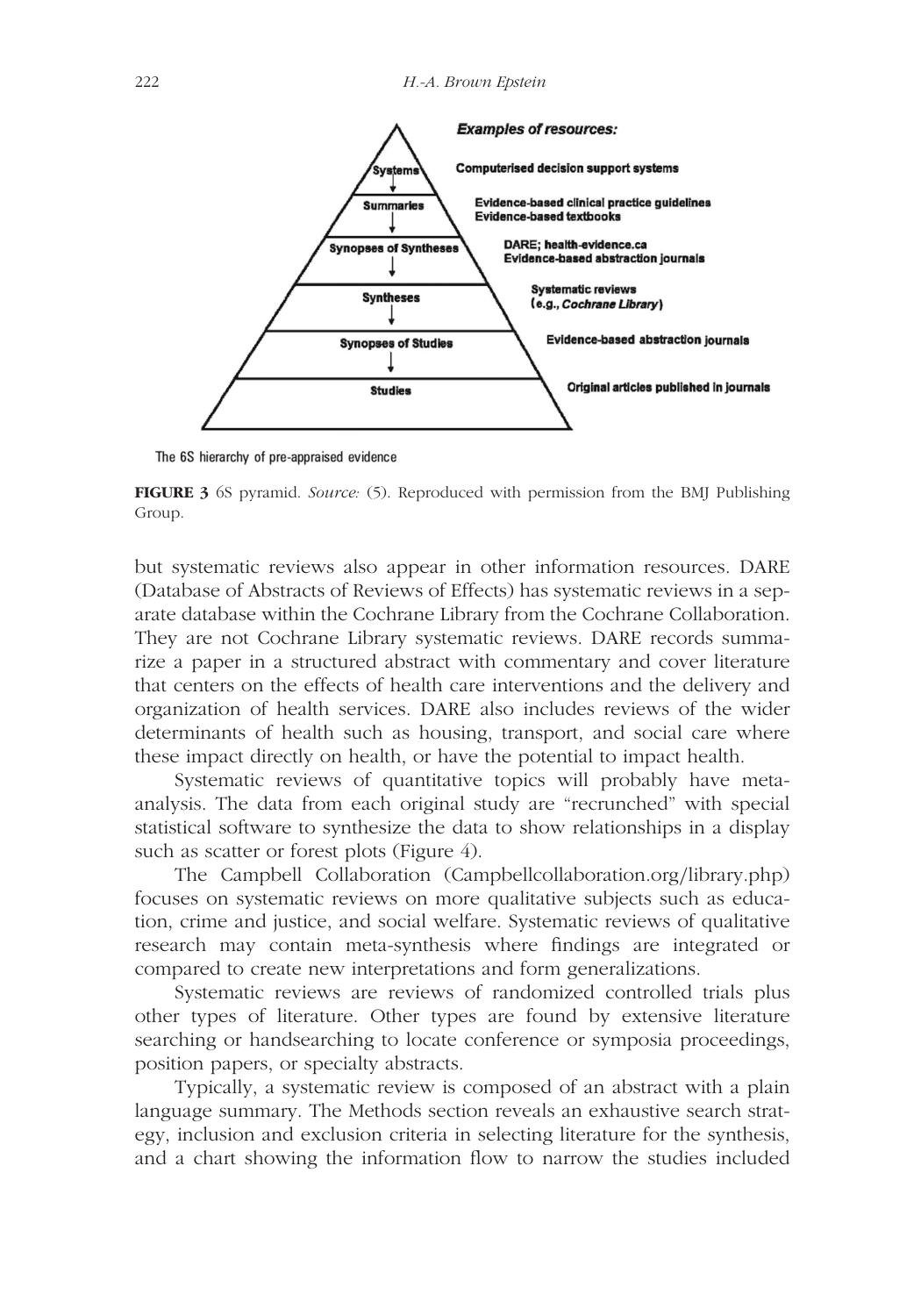| Study or subgroup                                                                                                                                                                                                                                         | Experimental<br>n/N | Control<br>n/N | <b>Risk Ratio</b><br>M-H, Fixed, 95% CI                             | <b>Risk Ratio</b><br>M-H, Fixed, 95% CI |
|-----------------------------------------------------------------------------------------------------------------------------------------------------------------------------------------------------------------------------------------------------------|---------------------|----------------|---------------------------------------------------------------------|-----------------------------------------|
| Achord 1987                                                                                                                                                                                                                                               | 0/9                 | O/6            |                                                                     | $0.0$ $[0.0, 0.0]$                      |
| Fan 1994                                                                                                                                                                                                                                                  | 16/64               | 30/60          |                                                                     | $0.50$ [ $0.31$ , $0.82$ ]              |
| Hirsch 1993                                                                                                                                                                                                                                               | 8/26                | 11/25          |                                                                     | 0.70 [ 0.34, 1.45 ]                     |
| Kobashi 2006                                                                                                                                                                                                                                              | 16/100              | 27/102         |                                                                     | 0.60 [ 0.35, 1.05 ]                     |
| Nakaya 2007                                                                                                                                                                                                                                               | 1/16                | 1/15           |                                                                     | 0.94 [0.06, 13.68]                      |
| Poon 2004                                                                                                                                                                                                                                                 | 3/41                | 10/43          |                                                                     | $0.31$ [ 0.09, 1.06 ]                   |
| <b>Simon 1988</b>                                                                                                                                                                                                                                         | 0/5                 | 2/6            |                                                                     | $0.23$ [ 0.01, 3.97 ]                   |
| Zheng 2003                                                                                                                                                                                                                                                | 23/37               | 20/27          |                                                                     | $0.84$ [ 0.60, 1.17 ]                   |
| <b>Total (95% CI)</b><br>Total events: 67 (Experimental), 101 (Control)<br>Heterogeneity: Chi <sup>2</sup> = 6.04, df = 6 (P = 0.42); $\beta$ = 1%<br>Test for overall effect: $Z = 4.00$ (P = 0.000063)<br>Test for subgroup differences: Not applicable | 298                 | 284            |                                                                     | $0.60$ [ $0.47, 0.77$ ]                 |
|                                                                                                                                                                                                                                                           |                     |                | 0.01<br>0.1<br>10<br>100<br>Favours experimental<br>Favours control |                                         |

#### Analysis 2.1. Comparison 2 Appearance of ascites, Outcome 1 All studies.

Review: Nutritional support for liver disease Comparison: 2 Appearance of ascites Outcome: | All studies

**FIGURE 4** Forest plot from the Cochrane Library of Systematic Reviews. *Source*: (6) (color figure available online).

for synthesis. The Background section overviews the topic. Within this section, each paper is briefly summarized, referenced, and if online, linked to full text. In the Results section, a conclusion is reached with implication for research or clinical practice. The addition of summary tables and the meta-analysis creating forest plots offers a pictorial display of the results.

#### COCHRANE LIBRARY OF SYSTEMATIC REVIEWS

At present, there are more than 7300 Cochrane Library systematic reviews. They are updated on a regular schedule. Protocols are also included. They are systematic reviews in progress. The records are incomplete but still may have some references.

Some systematic reviews can come to a definitive recommendation, whereas some cannot and further literature review is needed. Searchers need to "drill down" to randomized controlled trials or nonrandomized controlled studies, such as a cohort or case-control studies, individual studies, and single-case reports.

Hospital librarians can subscribe to the Cochrane software offered by Wiley or the EMBR database from Ovid. In EMBASE, you can limit to Cochrane Library or systematic review. In PubMed, search in Clinical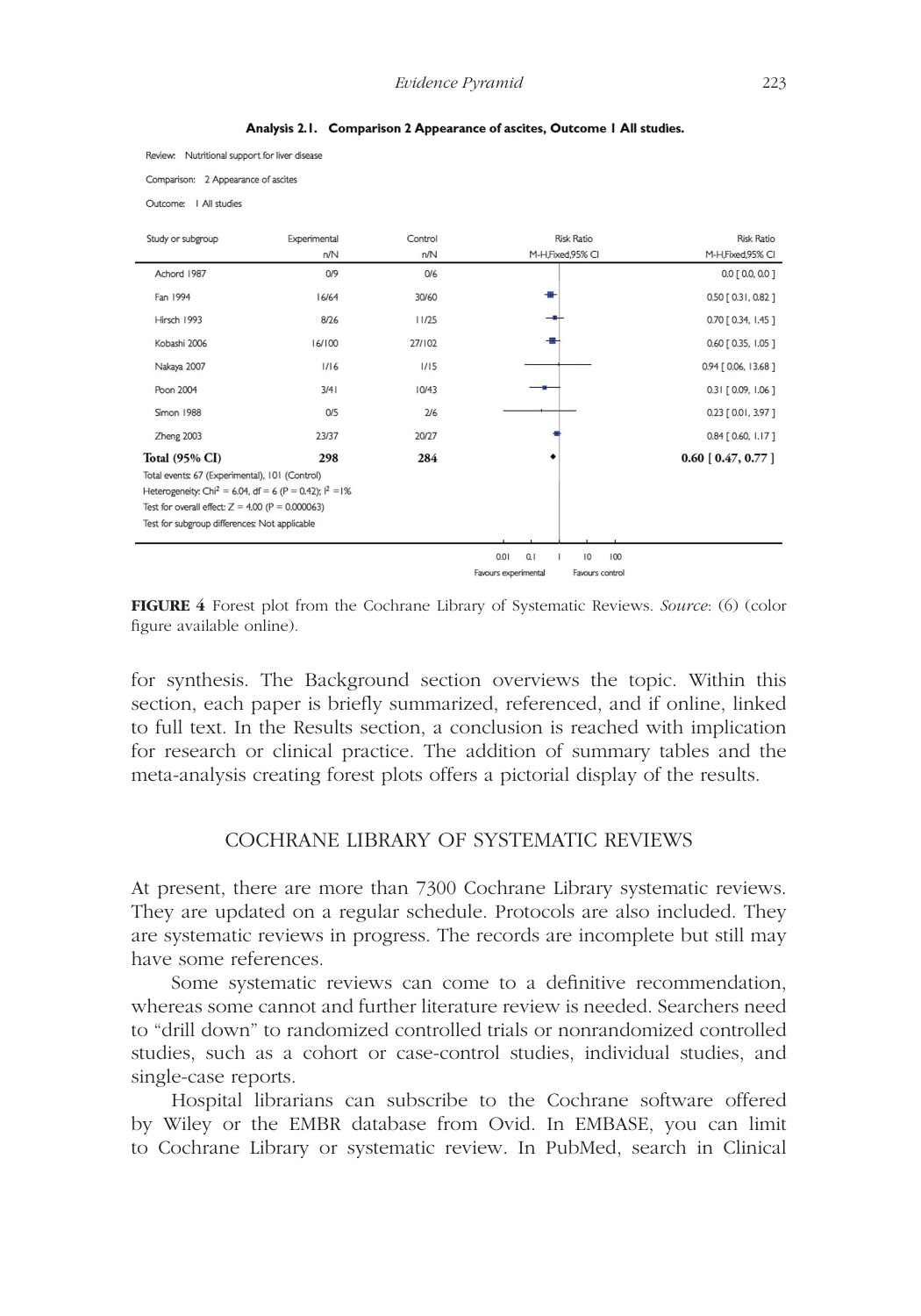Queries, select systematic review from the list of article types filters now displayed on the left-hand side of the PubMed screen, or you can search directly by adding 'AND systematic[sb]' to your search strategy.

The next level in the 6S pyramid is synopses of syntheses. The evidencebased abstraction journals found at the synopses of studies level are also located at this level. The difference between synopses of studies and synopses of syntheses is that a record in *ACP Journal Club*, *Evidence-Based Medicine*, *Evidence-Based Nursing*, or the other evidence-based subject journals may include a record of a meta-analysis or systematic review with meta-analysis. These kinds of abstraction journal articles will discuss the synthesis of the data within these kinds of papers.

From synopses of syntheses, we climb up to the summaries level. This level includes e-textbooks. eMedicine (http://emedicine.medscape.com/) is an online textbook accessed directly on the Web and also accessible from eTextbooks in TripDatabase.com. Also on the summaries level are pointof-care tools. UpToDate, Clinical Evidence, PIER, Essential Evidence Plus, DynaMed, or Natural Standard offer an evidence-based topic overview noting levels of evidence or grades of evidence and references. References linked to PubMed may be included for further reading.

These tools fit nicely on a handheld device to take to the bedside, clinic, or other points of care. UpToDate is a Wolters Kluwer Health product. Clinical Evidence is a BMJ Publishing Group Limited product. PIER (Physician's Information and Education Resource) is a product from the American College of Physicians. Essential Evidence Plus (formerly InfoRetriever and InfoPOEMs) is a product from Wiley-Blackwell, and DynaMed is a product of EBSCOhost.

Natural Standard is also a point-of-care tool specializing in integrative medicine. The Bottom Line and Flashcard feature a brief display of information with levels of evidence. There are databases of foods, herbs and supplements, health and wellness, comparative effectiveness, medical conditions, sports medicine, genomics and proteomics, and environmental and global health. Natural Standard also has calculators and nutrition labels.

In 2008, CAPHIS, the Consumer and Patient Health Information Section of the Medical Library Association, endorsed Natural Standard. They said that the database was easy to use. Also they said that it was an excellent resource for academic, hospital, consumer health, and public libraries.

These point-of-care tools summarize background or foreground information and lead to the literature that was used to build the document. There are summary tables and figures. Some of these summary tables and figures can be downloaded directly into PowerPoint.

Guidelines are also at the summaries level of the evidence pyramid. Based on much research, guidelines outline protocols of diagnosis or treatment. The National Guideline Clearinghouse (http://guideline.gov) is a free database from the Agency for Healthcare Research and Quality (AHRQ)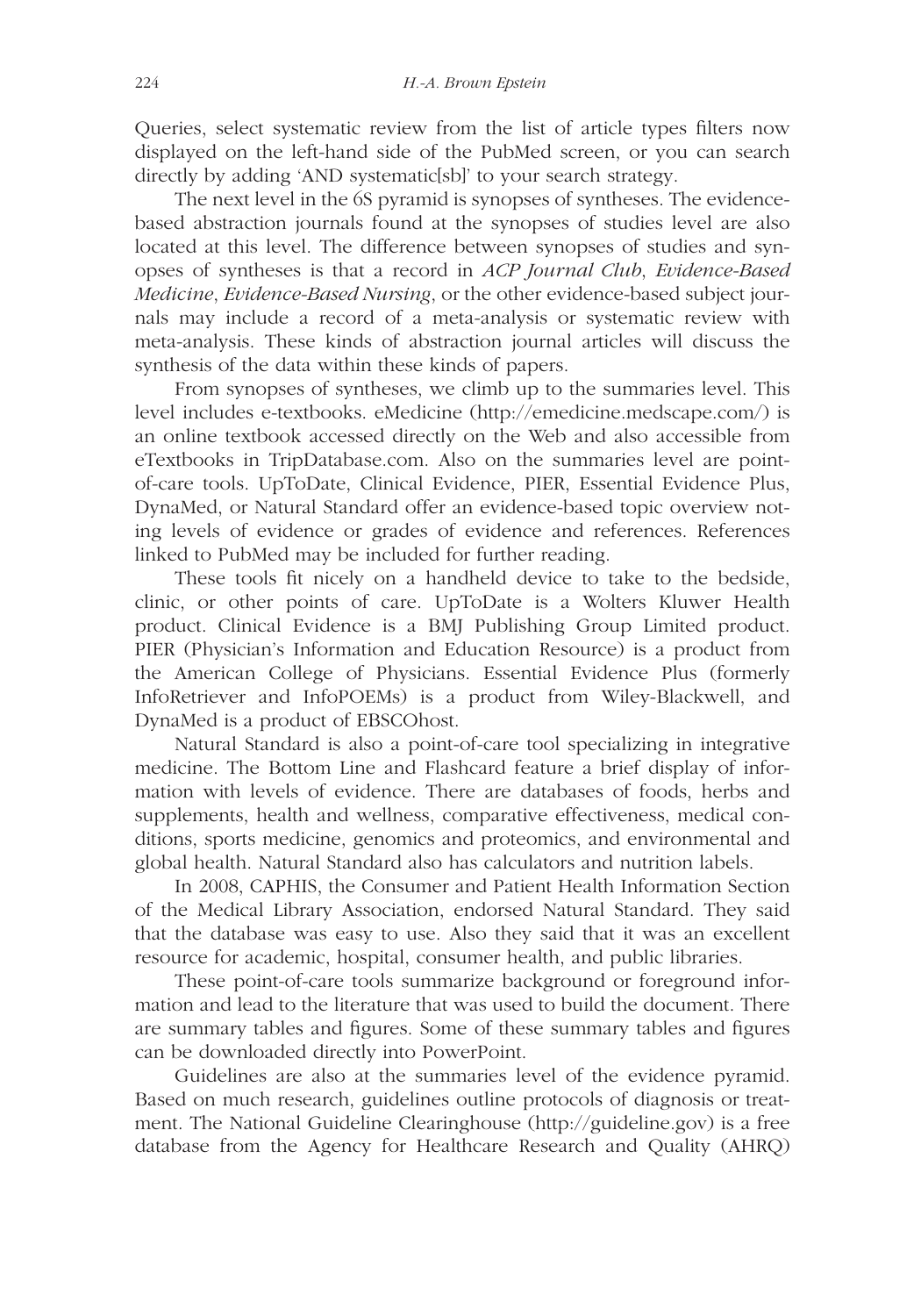that is updated regularly. Librarians can subscribe to e-mail updates. It also offers syntheses of guidelines. The syntheses show areas of agreement and difference, compare recommendations, and reveal strength of the evidence.

At the pinnacle of the 6S pyramid is systems. These are clinical decision support tools. Many of these systems are linked to the electronic health record. InfoButtons is a popular example. At the level of data on the EHR, an InfoButton can be moused over to reveal supporting information to help made a clinical decision. Hospital librarians can play a vital role in implementing InfoButtons by going to infobuttons.org and then linking to LITE—Librarian InfoButton Tailoring Environment. LITE is a tool that works with InfoButtons to provide information resource links to clinical systems users at your institution. The InfoButton could link to information tools and also institution-wide protocols, practice guidelines, and recommendations.

#### PYRAMID OF PUBLICATION TYPES

The 6S pyramid focuses on study types, but there are pyramids that focus on publication types with systematic reviews and meta-analyses at the pinnacle. Pandis (7) and Rosner (8) construct a pyramid with in vitro or test tube research or laboratory research at the base. Animal studies are next, followed by ideas, editorials, and opinions. Case reports, case series, and case-control studies are on the next higher levels. Next to the top are randomized controlled trials.

On the Pandis pyramid (Figure 5a), systematic reviews are at the top. On the Rosner pyramid (Figure 5b), systematic reviews and meta-analyses are at the summit. Remember that PubMed and EMBASE have meta-analysis as a separate article type filter, but meta-analysis is also a quantitative method that may be included within a systematic review. A meta-analysis combines results of single studies and synthesizes the summaries and conclusions.

The 7-level pyramid in Figure 5c is one designed by Connie Schardt at Duke University and Jill Mayer from the University of North Carolina and included in an online study program. If you Google for evidence pyramids, you will find many within quality EBM introductory sites that may include online tutorials and slide presentations. The pyramid in Figure 2 was included in a PowerPoint presentation by Janet Schnall at the Health Sciences Library, University of Washington. Laika's MedLibLog has several posts about evidence pyramids. Using the EBM generator (http://embpyramid.org) from Dartmouth, you can customize your own pyramid. The pyramid in Figure 5d was created from the EBM generator.

Another pyramid of publication types has different layering. Journal articles are at the base, climbing to textbooks, critically-appraised individual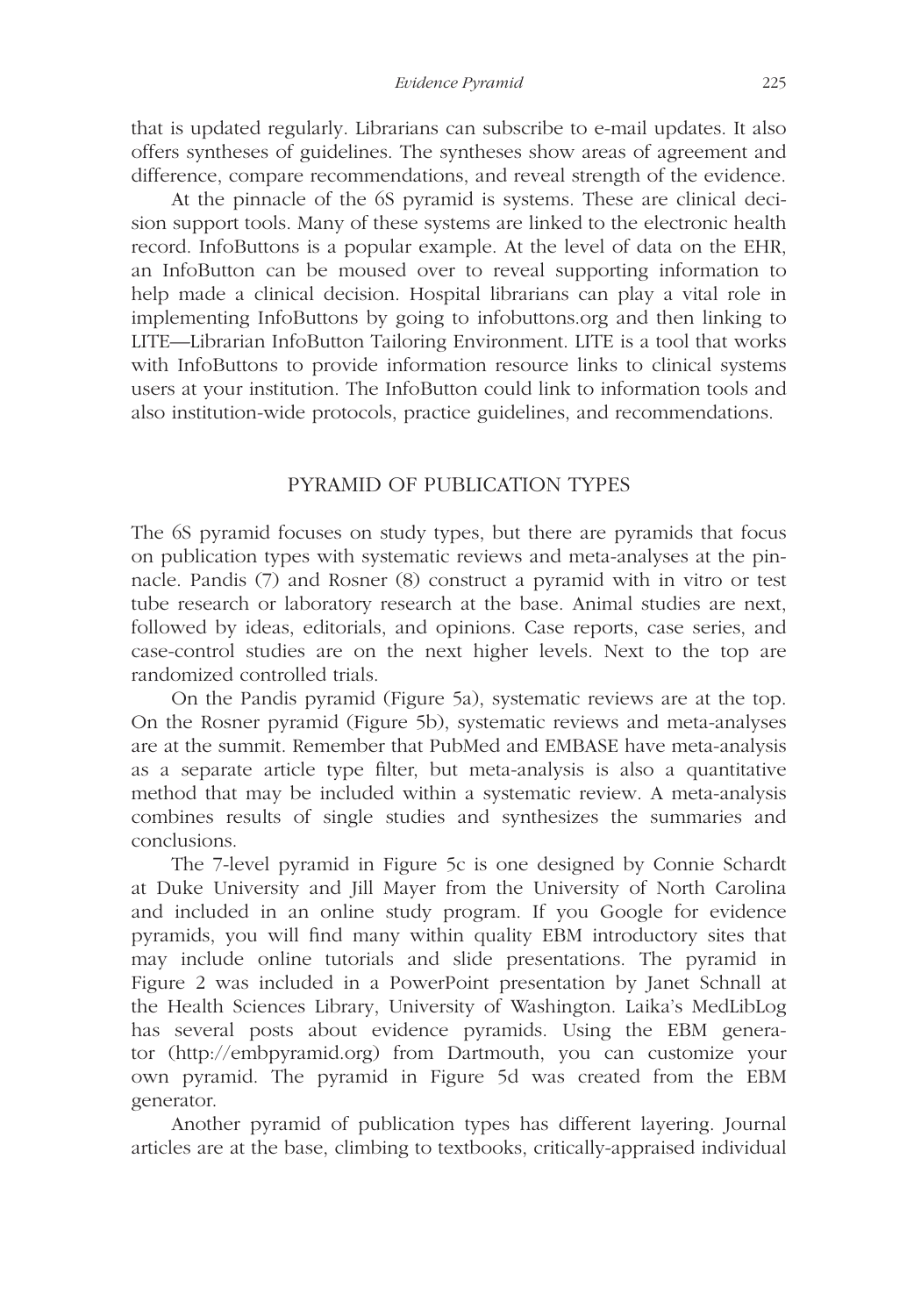

**FIGURE 5** Evidence pyramids: (a) Pyramid of publication types (*Source*: (7)); (b) Pyramid of publication types that puts systematic reviews and meta-analyses at its peak; (c) Pyramid used by Connie Schardt at Duke University and Jill Mayer at the University of North Carolina (*Source*: Introduction to evidence-based practice, 5th ed. Duke University Medical Center Library. Health Sciences Library UNC Chapel Hill, © 2010); (d) Customized EBM pyramid, created from the EBM generator from Dartmouth; (e) Pyramid of publication types, including critically-appraised individual articles and critically-appraised topics (reprinted with permission of the Medical Library Association) (color figure available online).

articles to specialty-specific POEMs (Patient-Oriented Evidence that Matters) to critically-appraised topics to ultimately systematic reviews (Figure 5e).

Librarians retrieve journal articles from a variety of online databases, such as PubMed, PsycINFO, EMBASE, CINAHL, and Google Scholar. On this pyramid, UpToDate with its topic reviews is included on the textbook level,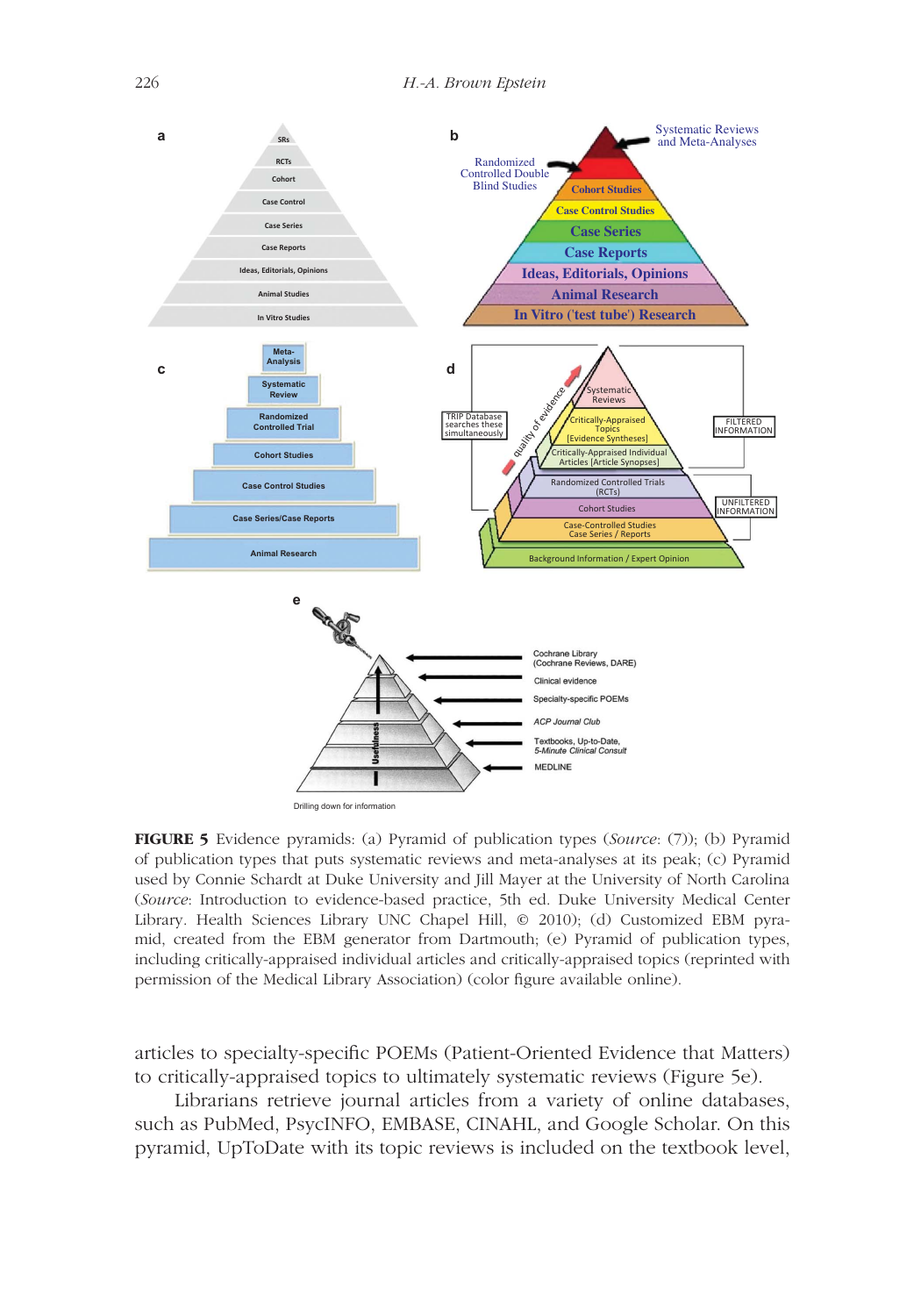along with e-books. eMedicine, available through Medscape.com or the TRIP database (tripdatabase.com), is also on the textbook level.

At the critically-appraised individual articles level are journals such as *ACP Journal Club*, *Evidence-Based Medicine*, *Evidence-Based Mental Health*, and *Evidence-Based Nursing*. A structured abstract summarizes a quality article and an expert appraises the paper in commentary found at the bottom of the record.

This particular pyramid (Figure 5e) has specialty-specific POEMs at this level. Delivered directly by e-mail every Monday through Friday, Daily POEMs identify the most valid, relevant research. Daily POEMs are part of Essential Evidence Plus. At this level, librarians should also include any daily update services that keep you abreast of new quality papers. Search strategies stored in a MyNCBI account can be run daily. Librarians may subscribe to the e-mail alert service, Evidence Updates from the *British Medical Journal* (BMJ) and McMaster University. Evidence Alerts are also available from STAT!Ref. Setup a profile in Medicine, Nursing, or Rehabilitation categories to receive a daily e-mail alert.

On the next level are critically-appraised topics. These are short summaries of evidence on a topic of interest. Many hospital departments or institutions build their own database of CATS. CATmaker software can be downloaded for Windows (http://www.cebm.net/index.aspx?o=1216).

Systematic reviews sit at the top. The Cochrane Library of Systematic Reviews has full-length documents and also within the Cochrane Library are DARE reviews that bring an abstract with a commentary.

#### **CONCLUSION**

We have climbed a variety of evidence pyramids from 4 to 5 to 6 levels. Some are organized by study type, by publication type, or by a combination. How does one put them to use? A searchable question, who is asking it and how is the information going to be used, is most important. With that in mind, calculate a high usefulness of medical information equation. Think of information tools that are highly relevant and highly valid with little work to find it. With the usefulness equation calculation, consider also the "presearch probability" and decide at what level you will start to find evidence on the evidence pyramid for the question and the person asking it.

A physician asks you to find literature comparing colonoscopy versus virtual colonoscopy for colorectal cancer screening. You know this is a "hot" topic with much written about it. Looking at the pyramid of publication types, you plan to climb straight to the top with a systematic review that includes a meta-analysis. Search PubMed Clinical Queries to answer a narrowly focused diagnosis question to retrieve systematic reviews,